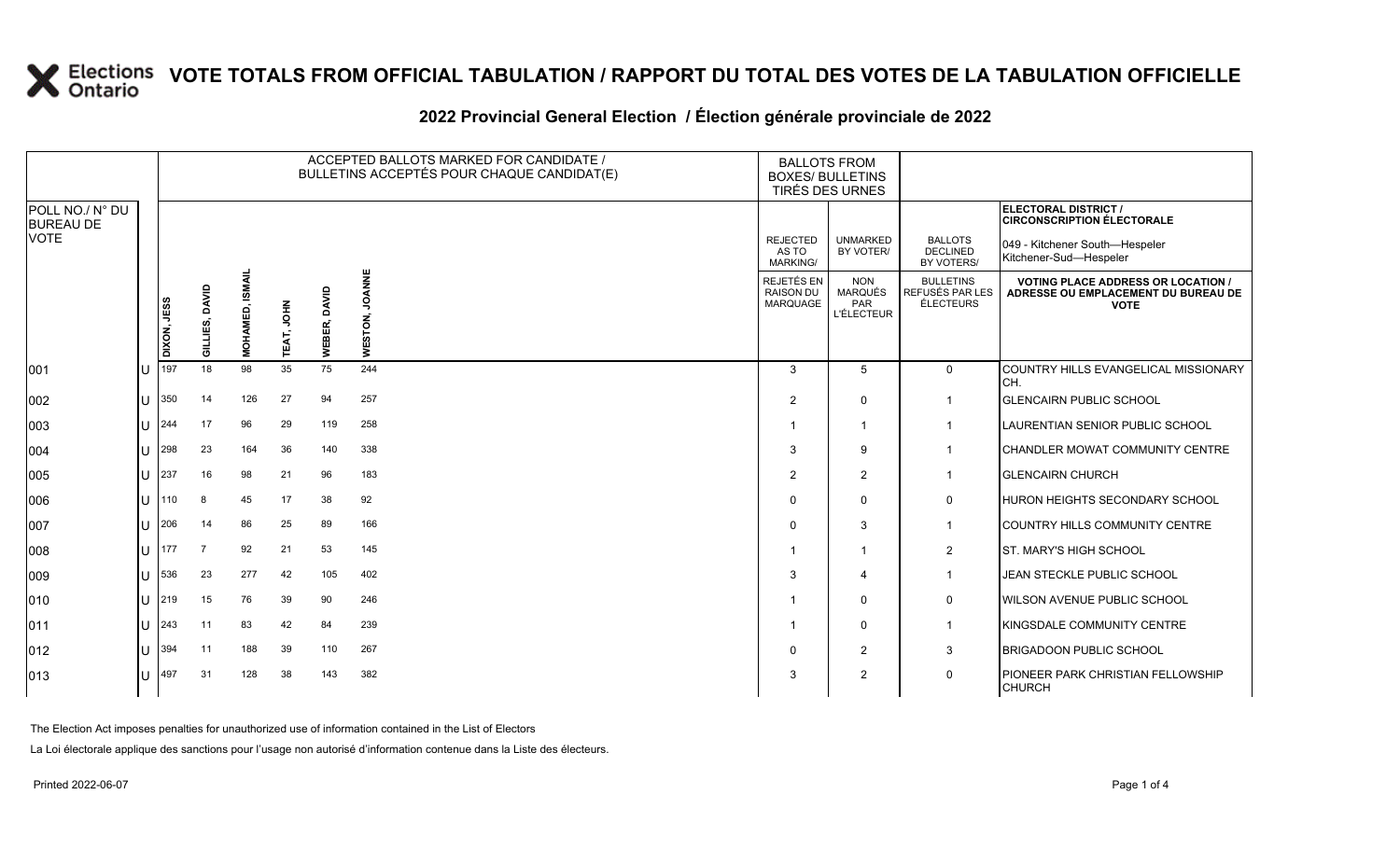### **2022 Provincial General Election / Élection générale provinciale de 2022**

|                                     |                |             | ACCEPTED BALLOTS MARKED FOR CANDIDATE /<br><b>BALLOTS FROM</b><br>BULLETINS ACCEPTÉS POUR CHAQUE CANDIDAT(E)<br><b>BOXES/ BULLETINS</b><br>TIRÉS DES URNES |                          |            |              |                          |                                                   |                                                   |                                                  |                                                                                                 |
|-------------------------------------|----------------|-------------|------------------------------------------------------------------------------------------------------------------------------------------------------------|--------------------------|------------|--------------|--------------------------|---------------------------------------------------|---------------------------------------------------|--------------------------------------------------|-------------------------------------------------------------------------------------------------|
| POLL NO./ N° DU<br><b>BUREAU DE</b> |                |             |                                                                                                                                                            |                          |            |              |                          |                                                   |                                                   |                                                  | <b>ELECTORAL DISTRICT /</b><br><b>CIRCONSCRIPTION ÉLECTORALE</b>                                |
| <b>VOTE</b>                         |                |             |                                                                                                                                                            |                          |            |              |                          | <b>REJECTED</b><br>AS TO<br>MARKING/              | <b>UNMARKED</b><br>BY VOTER/                      | <b>BALLOTS</b><br><b>DECLINED</b><br>BY VOTERS/  | 049 - Kitchener South-Hespeler<br>Kitchener-Sud-Hespeler                                        |
|                                     |                | DIXON, JESS | DAVID<br>GILLIES,                                                                                                                                          | SMAIL<br><b>MOHAMED,</b> | TEAT, JOHN | WEBER, DAVID | <b>JOANNE</b><br>WESTON, | REJETÉS EN<br><b>RAISON DU</b><br><b>MARQUAGE</b> | <b>NON</b><br>MARQUÉS<br>PAR<br><b>L'ÉLECTEUR</b> | <b>BULLETINS</b><br>REFUSÉS PAR LES<br>ÉLECTEURS | <b>VOTING PLACE ADDRESS OR LOCATION /</b><br>ADRESSE OU EMPLACEMENT DU BUREAU DE<br><b>VOTE</b> |
| 014                                 |                | 293         | 20                                                                                                                                                         | 124                      | 35         | 104          | 220                      | 6                                                 | 12                                                | $\mathbf{1}$                                     | CENTREVILLE - CHICOPEE COMMUNITY<br><b>CENTRE</b>                                               |
| 015                                 | $\mathbf{L}$   | 570         | 21                                                                                                                                                         | 185                      | 46         | 122          | 339                      | -1                                                | 3                                                 | 3                                                | J.W. GERTH PUBLIC SCHOOL                                                                        |
| 016                                 |                | 645         | 25                                                                                                                                                         | 177                      | 33         | 143          | 279                      | $\Omega$                                          | $\mathbf{0}$                                      | 0                                                | DOON PUBLIC SCHOOL                                                                              |
| 017                                 | $\mathbf{L}$   | 373         | 14                                                                                                                                                         | 159                      | 25         | 148          | 219                      | $\Omega$                                          | $\mathbf 0$                                       | $\mathbf{1}$                                     | ROMANIAN PENTECOSTAL CHURCH OF GOD                                                              |
| 018                                 | $\blacksquare$ | 300         | 12                                                                                                                                                         | 100                      | -31        | 96           | 209                      | -1                                                | -1                                                | $\mathbf{1}$                                     | <b>DOON PRESBYTERIAN CHURCH</b>                                                                 |
| 019                                 |                | 269         | $\overline{4}$                                                                                                                                             | 96                       | 30         | 59           | 132                      | $\Omega$                                          | $\Omega$                                          | $\mathbf 0$                                      | <b>CHICOPEE TUBE PARK</b>                                                                       |
| 020                                 |                | 358         | $\overline{7}$                                                                                                                                             | 103                      | 17         | 60           | 98                       | $\overline{2}$                                    | -1                                                | 3                                                | FAITH EVANGELICAL MISSIONARY CHURCH                                                             |
| 021                                 |                | 338         | 20                                                                                                                                                         | 129                      | 69         | 82           | 165                      |                                                   | $\mathbf{0}$                                      | 0                                                | WANNER MENNONITE CHURCH                                                                         |
| 022                                 |                | 297         | 8                                                                                                                                                          | 107                      | 65         | 118          | 191                      | 2                                                 | -1                                                | 3                                                | HERITAGE COLLEGE & SEMINARY                                                                     |
| 023                                 | $\mathbf{H}$   | 317         | 8                                                                                                                                                          | 84                       | 45         | 136          | 231                      |                                                   | $\Omega$                                          | 0                                                | SILVERHEIGHTS PUBLIC SCHOOL                                                                     |
| 024                                 | $\mathbf{L}$   | 241         | 4                                                                                                                                                          | 162                      | 26         | 38           | 172                      | $\Omega$                                          | $\mathbf{0}$                                      | 0                                                | ST. GABRIEL C.E.S.                                                                              |
| 025                                 | $\mathbf{L}$   | 218         | 6                                                                                                                                                          | 80                       | 43         | 97           | 179                      | -1                                                | $\Omega$                                          | $\mathbf{1}$                                     | W.G. JOHNSON CENTRE                                                                             |
| 026                                 |                | 405         | 10                                                                                                                                                         | 156                      | 54         | 106          | 221                      | 3                                                 | $\Omega$                                          | $\overline{2}$                                   | WOODLAND PARK PUBLIC SCHOOL                                                                     |
| 027                                 |                | 383         | 9                                                                                                                                                          | 123                      | 46         | 106          | 193                      | 5                                                 | 2                                                 | 3                                                | ST. JAMES ANGLICAN CHURCH                                                                       |

The Election Act imposes penalties for unauthorized use of information contained in the List of Electors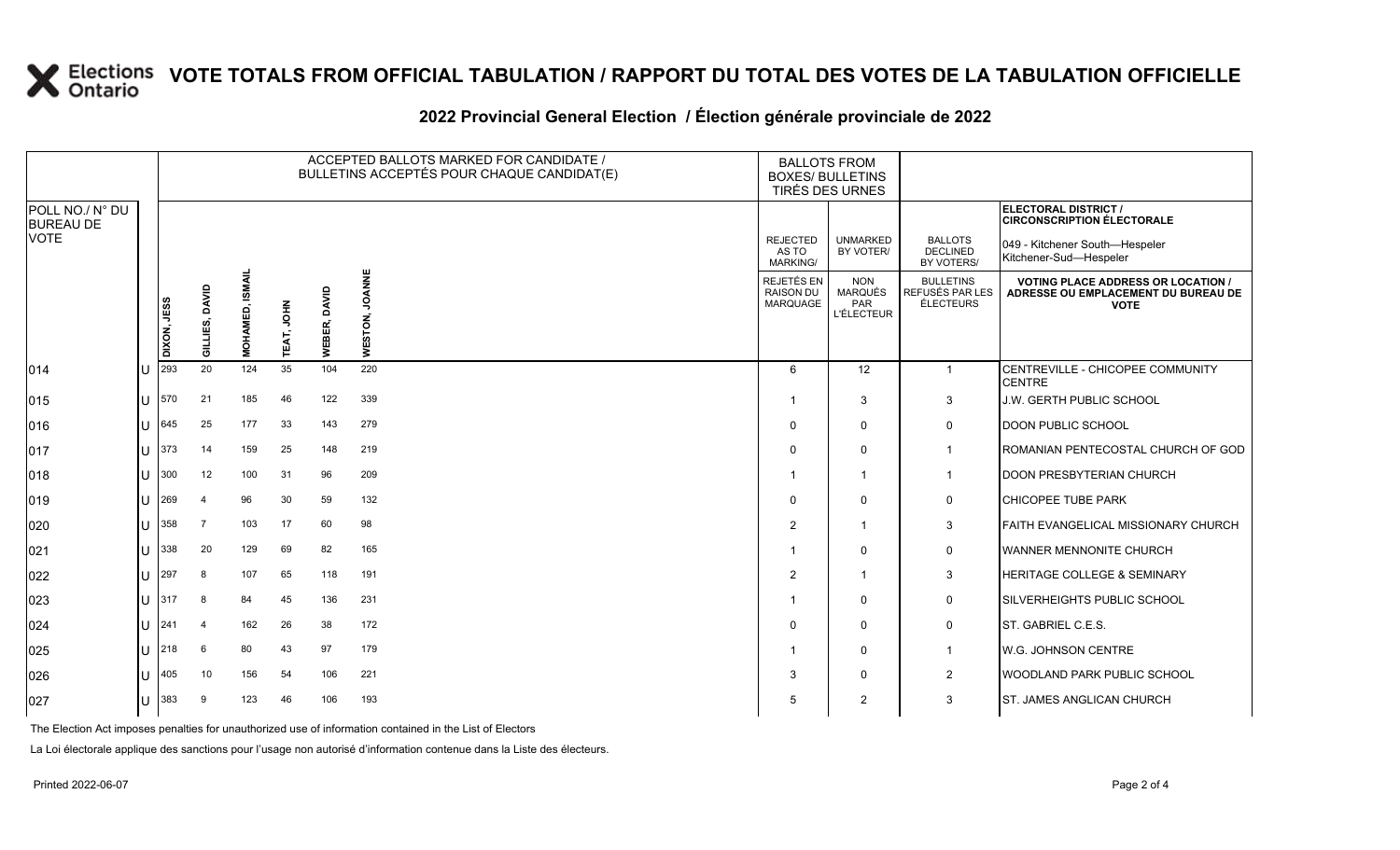### **2022 Provincial General Election / Élection générale provinciale de 2022**

|                                     |    |             | ACCEPTED BALLOTS MARKED FOR CANDIDATE /<br><b>BALLOTS FROM</b><br>BULLETINS ACCEPTÉS POUR CHAQUE CANDIDAT(E)<br><b>BOXES/ BULLETINS</b><br>TIRÉS DES URNES |                |                   |                |                          |                                            |                                                          |                                                  |                                                                                                 |
|-------------------------------------|----|-------------|------------------------------------------------------------------------------------------------------------------------------------------------------------|----------------|-------------------|----------------|--------------------------|--------------------------------------------|----------------------------------------------------------|--------------------------------------------------|-------------------------------------------------------------------------------------------------|
| POLL NO./ N° DU<br><b>BUREAU DE</b> |    |             |                                                                                                                                                            |                |                   |                |                          |                                            |                                                          |                                                  | ELECTORAL DISTRICT /<br><b>CIRCONSCRIPTION ÉLECTORALE</b>                                       |
| <b>VOTE</b>                         |    |             |                                                                                                                                                            |                |                   |                |                          | <b>REJECTED</b><br>AS TO<br>MARKING/       | <b>UNMARKED</b><br>BY VOTER/                             | <b>BALLOTS</b><br><b>DECLINED</b><br>BY VOTERS/  | 049 - Kitchener South-Hespeler<br>Kitchener-Sud-Hespeler                                        |
|                                     |    | DIXON, JESS | GILLIES, DAVID                                                                                                                                             | MOHAMED, ISI   | <b>TEAT, JOHN</b> | WEBER, DAVID   | <b>JOANNE</b><br>WESTON, | REJETÉS EN<br><b>RAISON DU</b><br>MARQUAGE | <b>NON</b><br><b>MARQUÉS</b><br>PAR<br><b>L'ÉLECTEUR</b> | <b>BULLETINS</b><br>REFUSÉS PAR LES<br>ÉLECTEURS | <b>VOTING PLACE ADDRESS OR LOCATION /</b><br>ADRESSE OU EMPLACEMENT DU BUREAU DE<br><b>VOTE</b> |
| 028                                 |    | 530         | 23                                                                                                                                                         | 208            | 71                | 106            | 302                      | $\Omega$                                   | 4                                                        | $\mathbf{1}$                                     | HESPELER MEMORIAL ARENA                                                                         |
| 400                                 |    | 48          | 8                                                                                                                                                          | 18             | $\overline{7}$    | 14             | 28                       | 5                                          | $\Omega$                                                 | 6                                                | <b>COUNTRY HILL ESTATES</b>                                                                     |
| 401                                 |    | 65          | - 1                                                                                                                                                        | 30             | 3                 | 21             | 36                       | -1                                         | $\Omega$                                                 | $\mathbf 0$                                      | <b>FALLOWFIELD TOWERS IV</b>                                                                    |
| 402                                 |    | 48          | 6                                                                                                                                                          | 24             | $\overline{4}$    | 11             | 34                       | $\Omega$                                   | $\Omega$                                                 | $\mathbf 0$                                      | <b>FALLOWFIELD TOWERS III</b>                                                                   |
| 403                                 | U  | 63          | 3                                                                                                                                                          | 23             | 12                | $\overline{7}$ | 26                       | $\Omega$                                   | $\Omega$                                                 | $\mathbf 0$                                      | <b>FALLOWFIELD TOWERS II</b>                                                                    |
| 404                                 | U  | 58          | 3                                                                                                                                                          | 29             | $\overline{4}$    | 17             | 29                       | 3                                          | 15                                                       | $\mathbf 0$                                      | <b>FALLOWFIELD TOWERS I</b>                                                                     |
| 405                                 |    | 21          | $\overline{1}$                                                                                                                                             | 11             | 5                 | 10             | 18                       |                                            | 2                                                        | $\mathbf 0$                                      | <b>COURTLAND TERRACE</b>                                                                        |
| 406                                 | U  | 39          | $\overline{2}$                                                                                                                                             | 27             | $\overline{7}$    | 8              | 40                       | -1                                         | $\Omega$                                                 | $\overline{2}$                                   | <b>WILSON PLACE I</b>                                                                           |
| 407                                 |    | $11$ 31     | 3                                                                                                                                                          | 22             | $\overline{1}$    | 2              | 35                       | $\Omega$                                   | $\Omega$                                                 | $\mathbf 0$                                      | <b>WILSON PLACE II</b>                                                                          |
| 408                                 |    | 10          | $\mathbf 0$                                                                                                                                                | $\overline{7}$ | 5                 | 6              | 24                       | $\Omega$                                   | $\Omega$                                                 | $\mathbf 0$                                      | <b>CEDARWOODS TOWER</b>                                                                         |
| 409                                 | U  | 26          | - 1                                                                                                                                                        | 12             | $\overline{1}$    | $\overline{4}$ | 31                       | $\Omega$                                   | $\Omega$                                                 | $\mathbf 0$                                      | <b>HIGHPOINT KITCHENER</b>                                                                      |
| 410                                 | H. | 14          | $\Omega$                                                                                                                                                   | $\overline{7}$ | $\overline{1}$    | 6              | $\mathbf 0$              | $\Omega$                                   | 13                                                       | 0                                                | <b>DOON VILLAGE RETIREMENT RESIDENCE</b>                                                        |
| 411                                 |    | 31          | 3                                                                                                                                                          | 18             | 6                 | 11             | 35                       | 3                                          | $\Omega$                                                 | $\overline{c}$                                   | <b>GREEN VALLEY PLACE</b>                                                                       |
| 412                                 |    | U $ 32 $    | 3                                                                                                                                                          | 13             | 6                 | 19             | 49                       |                                            | $\mathbf{0}$                                             | 0                                                | THE WESTVIEW                                                                                    |

The Election Act imposes penalties for unauthorized use of information contained in the List of Electors